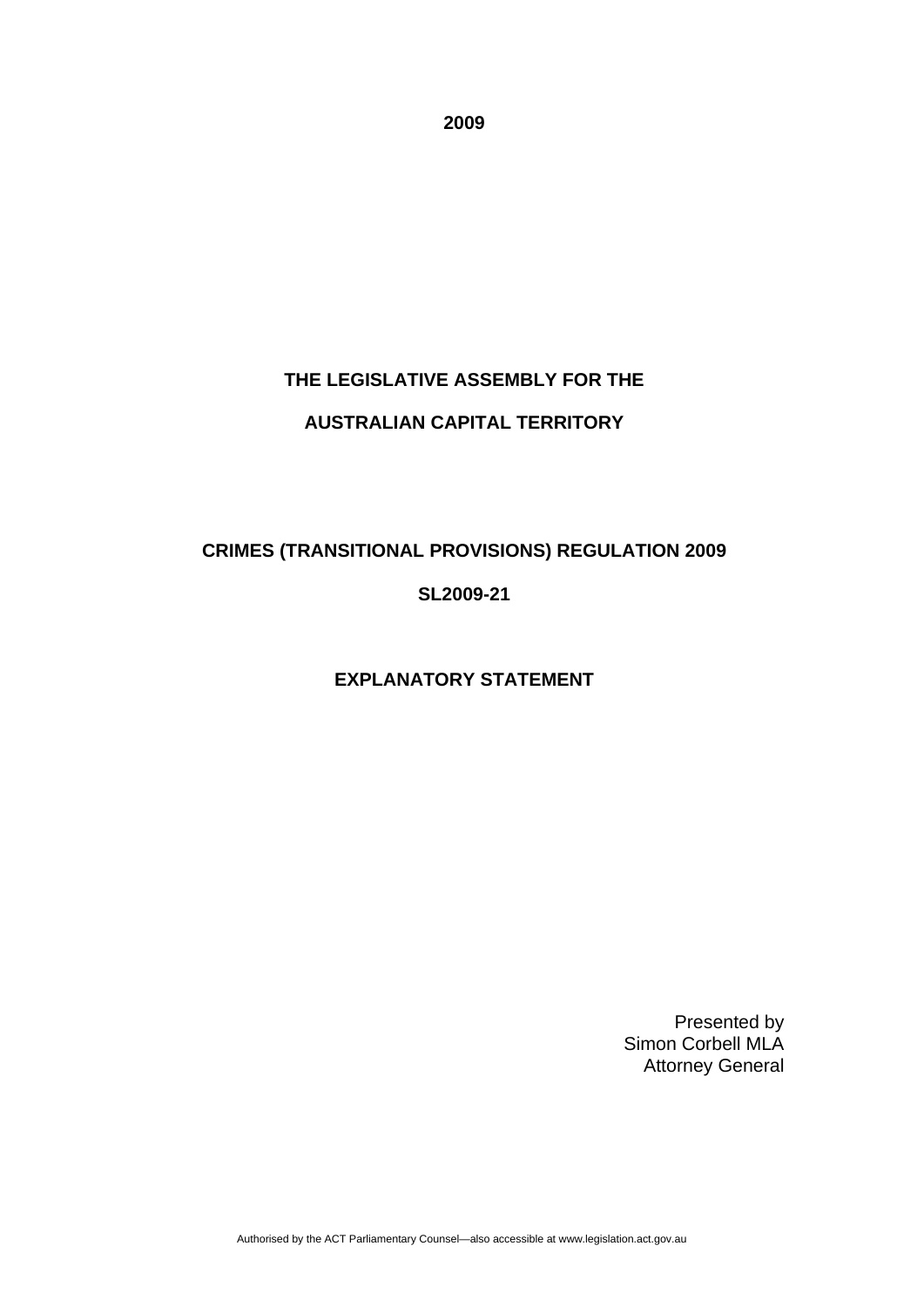## **Crimes (Transitional Provisions) Regulation 2009**

### **Outline**

The *Crimes Legislation Amendment Act 2008* (Act) contains provisions that reform the criminal justice system, including amendments to the *Crimes Act 1900*. The Act commences operation on 30 May 2009. It contains transitional provisions to cover the application of the amendments upon the commencement of the Act, including provisions that determine the application of the new provisions under the *Crimes Act 1900* to matters where charges have been laid prior to the commencement of the Act.

The Crimes (Transitional Provisions) Regulation 2009 is made under section 601 of the *Crimes Act 1900* as introduced in clause 1.43 of the Act, that provides that a regulation may prescribe transitional matters necessary or convenient to be prescribed because of the enactment of the Act.

The transitional provisions in the Act provide that the amendments do not apply to a proceeding for an offence if the hearing in the proceeding has started before the amendments commence. The Regulation provides clarity that a hearing has started if evidence has been taken in that proceeding other than in relation to bail or an interlocutory matter.

.